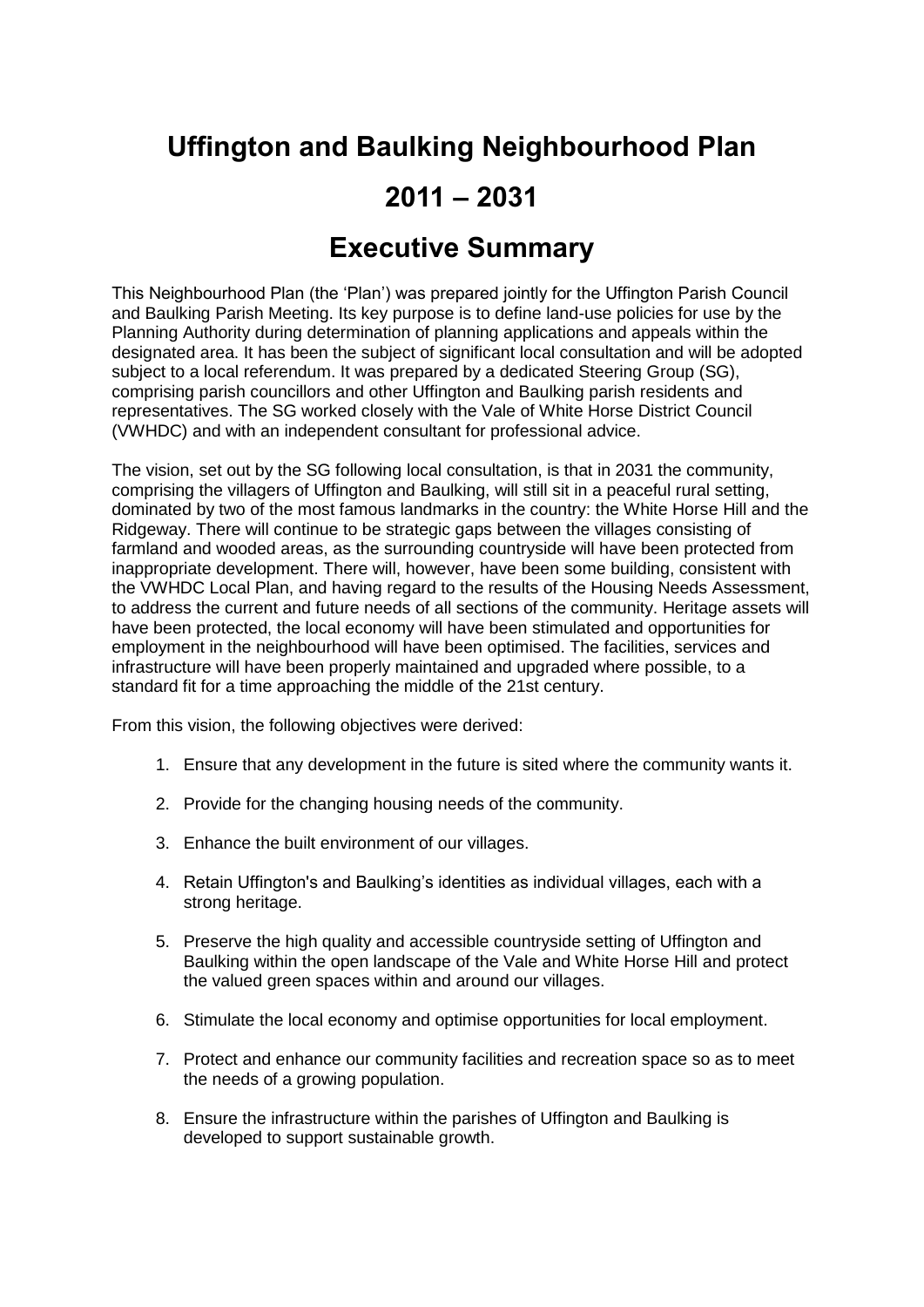To deliver these objectives, the SG was split into 5 focus groups covering Landscape and Heritage, Housing, Design, Economy & Employment and Sustainability & Infrastructure. Each group gathered evidence, considered options and drafted policies to meet the objectives and address each issue. Following public consultation the agreed policies, supported by evidence, were incorporated into the Neighbourhood Plan. The main issues considered were:

- 1. A need for clear, additional local guidance for applicants, developers, parish and district councillors involved in processing planning applications.
- 2. Protection of the landscape, its quality, heritage and biodiversity.
- 3. Scale and location of potential development sites.
- 4. Lack of affordable housing in terms of numbers and affordability.
- 5. Design quality of developments, including location with respect to heritage assets and the maintenance of the character and appearance of the villages.
- 6. Traffic density and road access to/from the Plan area.
- 7. Flooding.
- 8. Quality of, and pressures on, local infrastructure including the school.
- 9. A need to maintain/develop local employment and support existing businesses including the agricultural economy and tourism.

Evidence was gathered through a review of previous village assessments, surveys and reports, including the Community Led Plan completed in 2015, in addition to higher-level policy such as the District Council Design Guide, Local Plans (Parts 1 and 2) and recent planning decisions. The SG also commissioned the following independent evidence gathering studies:

- 1. A Characterisation Study to identify the key features of the local area.
- 2. A Housing Needs Assessment, including a Housing Needs Survey of all residents, to identify the housing need over the plan period.
- 3. A Landscape Capacity Study to identify the capacity for, and visual impact of, building on each individual parcel (field or wood).

The Characterisation Study was conducted at the outset of the NP development work and set out clear consideration of the local area through a detailed study of the geography, topography, demographics, design and development of the NP area built form. It was used throughout the NP development process to inform choice and decision making regarding objectives and policy.

The Housing Needs Assessment sought to determine the right number and type of new houses. Following analysis of district and local historical data, coupled with district projections, a population increase of 17% was expected during the Plan Period for the Plan Area. Following similar analysis of district and local historical dwellings, coupled with analysis of district housing forecasts, adjusted for local and market factors, a further 67 dwellings were required for the plan period of 2011-2031, of which 48 were already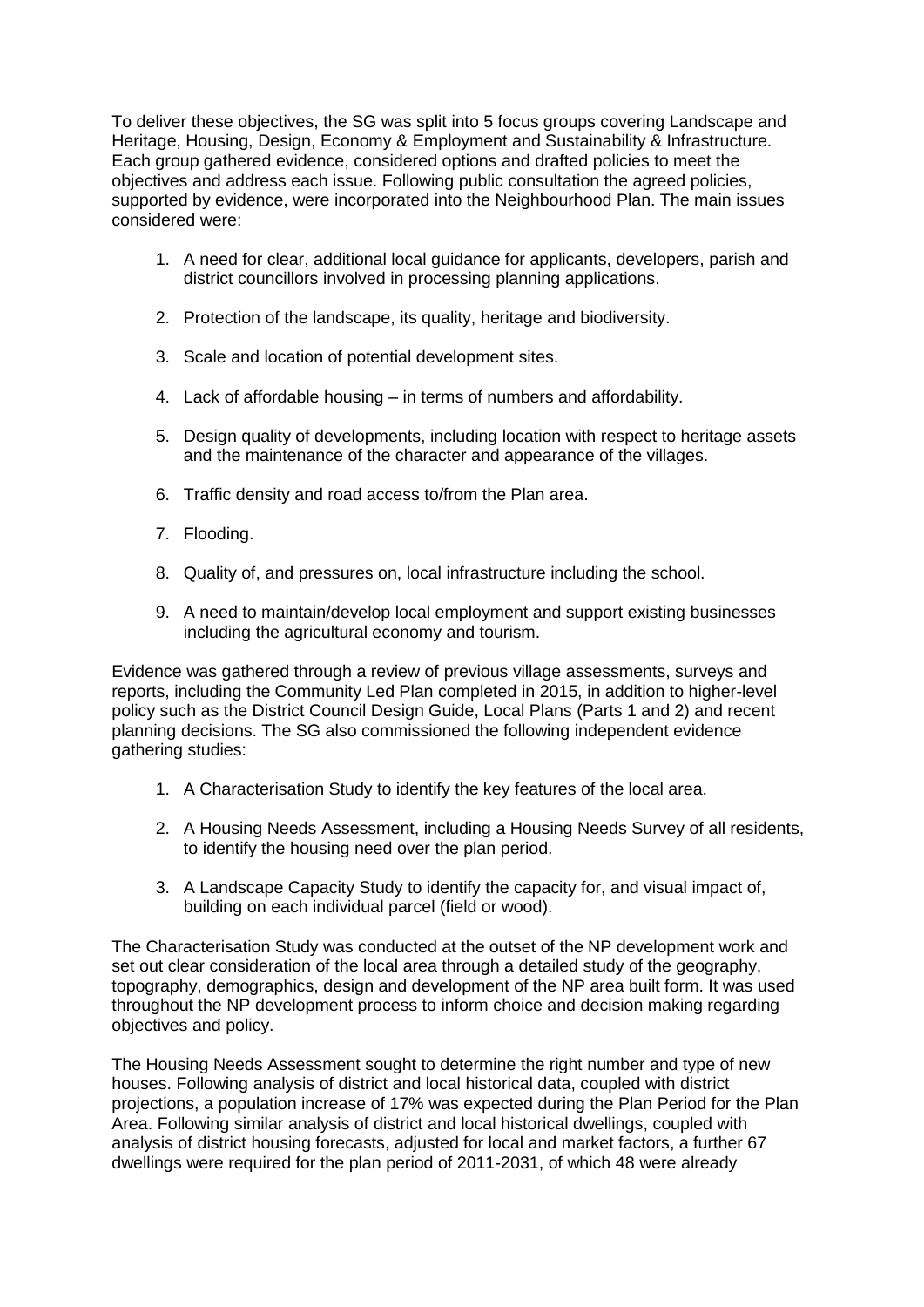completed/allocated through a development of 36 homes at Jacksmeadow and another 12 single dwellings. Therefore a further 19 dwellings were proposed for the NP area.

The Landscape Capacity Study followed a sequential classification and evaluation of landscape and visual factors to determine landscape sensitivity. The evaluation of landscape sensitivity was combined with landscape value to determine landscape capacity for development. The study recognised that each of the villages has a range of built forms which includes a strong and distinctive historic evolution. Both villages are surrounded by gently undulating open countryside with the protected hills of the North Wessex Downs AONB only a short distance away. The landscape capacity ratings were described using five orders of magnitude: Low, Medium/Low, Medium, Medium/High and High. A total of 205 land parcels was evaluated in Uffington and 120 land parcels in Baulking, covering almost all of the designated plan area. Generally, land parcels to the south of the villages are considered to contribute positively to the setting of the AONB and consequently have low capacity for development. Land parcels located on the northern side reflect the various high quality landscape character attributes that are relevant to southern parcels and also contribute to the setting of the AONB but less directly, making the typical capacity Medium/Low.

Throughout the development of the Plan, the SG conducted a series of public consultations to gather the views of residents from within the Plan Area and from local official bodies such as the District Council, and to keep them informed of progress with the Plan as it matured.

Evidence from the studies described above and the consultation events led to the policies listed at Appendix 1, which should be read in conjunction with the more detailed text in the main report and the reference documents that support them. The VWHDC determined that neither a Strategic Environmental Assessment (SEA) nor a Habitats Regulation Assessment (HRA) was required.

In addition to the policies derived from the studies, the focus groups also developed a range of policies covering Design, Economy & Employment and Sustainability & Infrastructure. While these do not directly affect the numbers and locations of dwellings, these complementary policies are essential to ensure that the full range of Plan objectives is addressed. These policies are also listed at Appendix 1.

In conjunction with the Community Led Plan and the District Council's Local Plan (Part 1), coupled with the National Planning Policy Framework, the Steering Group expects that the Plan will inform planning decisions in the years to come. Whilst recognising the need for some development to support population growth, the Plan policies also make a major contribution to achieving the Vision.

#### **Appendices**

- A. Policy summaries
- B. Guide to definitions of landscape capacity
- C. Plan Area Landscape Capacity
- D. Uffington Central Area Capacity Map
- E. Baulking Central Area Capacity Map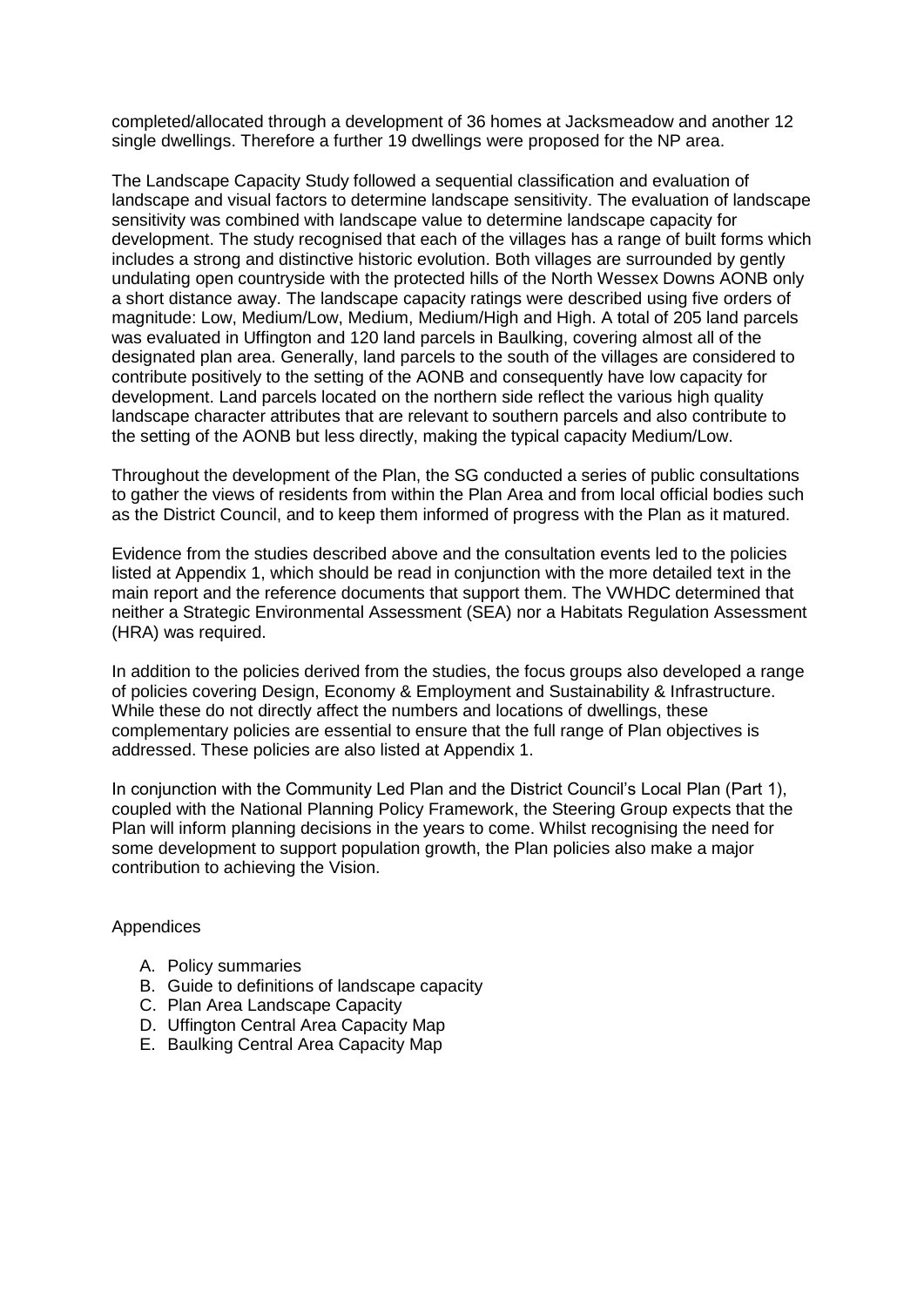#### **POLICY SUMMARIES**

| <b>Focus</b>      | Objective(s) | <b>Policy</b>                                                                   | <b>Policy</b>                                                                                                                                                                                                                                                                                                                                                                                                                                                    |
|-------------------|--------------|---------------------------------------------------------------------------------|------------------------------------------------------------------------------------------------------------------------------------------------------------------------------------------------------------------------------------------------------------------------------------------------------------------------------------------------------------------------------------------------------------------------------------------------------------------|
| <b>Group Area</b> | to be        | <b>Reference</b>                                                                |                                                                                                                                                                                                                                                                                                                                                                                                                                                                  |
|                   | satisfied    |                                                                                 |                                                                                                                                                                                                                                                                                                                                                                                                                                                                  |
| Landscape         | 5            | L1<br>Landscape<br>capacity and<br>Assessment                                   | Development proposals should take account of the<br>landscape within their immediate locality and its ability to<br>accommodate the development proposed.<br>Proposed development in the areas of the Plan which are<br>shown coloured (but not those left white) on the Landscape<br>Capacity Study (LCS) maps will be assessed with regard to<br>the LCS capacity grading including the grading definitions<br>in the categorisation table (Annex B below).    |
|                   |              |                                                                                 | All development proposals within the LCS coloured areas<br>should be accompanied by a landscape assessment of the<br>proposed development, proportionate to the scale of the<br>development. For major developments (10+ dwellings) an<br>LVIA carried out in accordance with the latest Guidelines<br>for Landscape and Visual Impact Assessment (GLVIA) will<br>be required.                                                                                   |
|                   |              |                                                                                 | Subject to the detailed requirements of this policy<br>development proposals will be supported where they are<br>located in parts of the neighbourhood area which have the<br>capacity to accommodate the proposed development<br>without significant effects on its character. Development<br>proposals which would have unacceptable effects on the<br>landscape character of its immediate locality or the wider<br>neighbourhood area will not be supported. |
|                   |              | L2                                                                              | The following areas will be designated Local Green                                                                                                                                                                                                                                                                                                                                                                                                               |
|                   |              | Local Green                                                                     | Spaces:                                                                                                                                                                                                                                                                                                                                                                                                                                                          |
|                   |              | Spaces                                                                          | Jubilee Field, White Horse, Uffington.<br>$\bullet$<br>Uffington Parish allotments, Fernham Road,<br>$\bullet$<br>Uffington.                                                                                                                                                                                                                                                                                                                                     |
|                   |              |                                                                                 | Paddock and strip of land known as Puzey's Close<br>$\bullet$<br>and the Lady Walk, Uffington.                                                                                                                                                                                                                                                                                                                                                                   |
|                   |              |                                                                                 | Development on land designated as a Local Green Space<br>will only be supported in very special circumstances.                                                                                                                                                                                                                                                                                                                                                   |
| Housing           | 1, 2, 4      | H1<br>Type and<br>Mix of<br>Housing:<br><b>Uffington and</b><br><b>Baulking</b> | Development proposals that meet the locational<br>requirements identified in Policy H2A of this Plan and<br>provide a range of housing types will be supported,<br>particularly where the dwelling mix provides for:<br>Affordable housing.<br>Housing suitable for young people/families.<br>Housing suitable for older people.<br>New residential developments which deliver one and two-                                                                      |
|                   |              |                                                                                 | bedroom houses will be particularly supported.                                                                                                                                                                                                                                                                                                                                                                                                                   |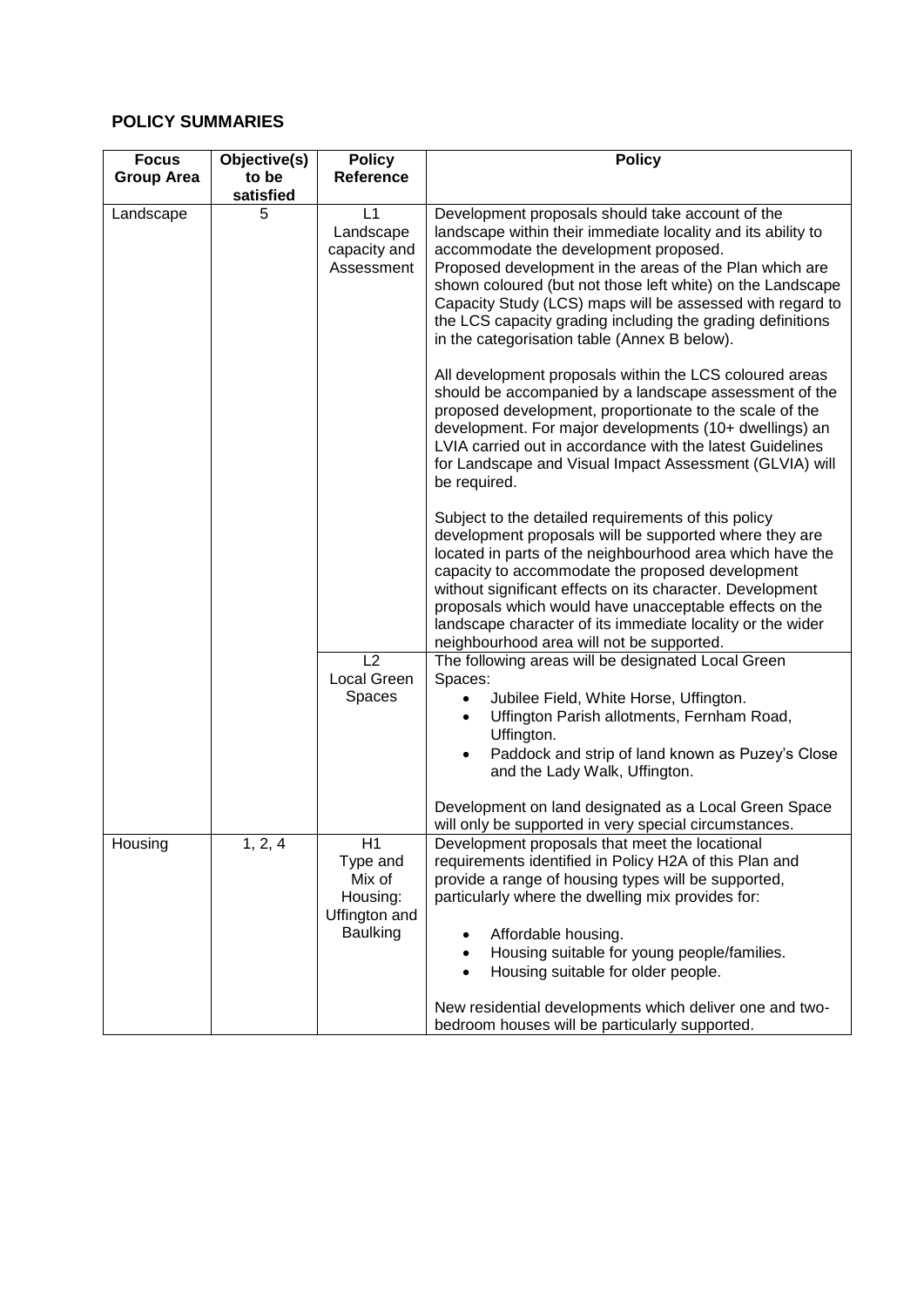| H <sub>2</sub> A<br>Location of<br>new Housing<br>Development              | Housing development within the built area will be<br>supported provided it meets all of the following criteria:<br>The scale and density of development is<br>appropriate and proportionate to the location.<br>It is well-related to other buildings within the built<br>$\bullet$<br>up area.<br>It is in keeping with the character of the local area.<br>It is both proportionate and responsive to the scale<br>of existing buildings in close proximity to the<br>development.<br>it respects the character of the landscape within<br>and surrounding the village. |
|----------------------------------------------------------------------------|---------------------------------------------------------------------------------------------------------------------------------------------------------------------------------------------------------------------------------------------------------------------------------------------------------------------------------------------------------------------------------------------------------------------------------------------------------------------------------------------------------------------------------------------------------------------------|
| H <sub>2</sub> B<br>Housing<br>Development<br><b>Outside Built</b><br>Area | Outside the built area of Uffington village new dwellings will<br>be supported where they accord with other policies in the<br>development plan including Neighbourhood Plan policy L1<br>or in national planning policy. The following types of new<br>housing development will be supported where they accord<br>with other policies in this Plan in general, and with Policy<br>D1 in particular:                                                                                                                                                                      |
|                                                                            | The creation of a dwelling involving the reuse,<br>extension and conversion of a rural building which<br>is of permanent and substantial construction and is<br>capable of conversion without extensive<br>reconstruction.<br>Replacement dwellings including the use of<br>brownfield sites.<br>Rural workers' dwellings.                                                                                                                                                                                                                                                |
|                                                                            | Rural exception sites where the dwellings will meet<br>a specific evidenced rural housing need.<br>Insofar as appropriate to particular proposals for new<br>residential development the integrity of listed buildings,<br>their settings and any features of architectural significance<br>should be safeguarded.                                                                                                                                                                                                                                                        |
| H2C<br>Housing<br>Development<br>In AONB                                   | Any proposals for new residential development in the North<br>Wessex Downs AONB will be determined having regard to<br>the purpose of conserving and enhancing the natural<br>beauty of the designated area and within the context of<br>Policy CP44 Landscape of the adopted Vale of White<br>Horse Local Plan Part 1.                                                                                                                                                                                                                                                   |
|                                                                            | Where proposals comply with these national and local<br>policy tests, housing development should be designed to<br>ensure that the natural beauty of the landscape is<br>conserved and enhanced. In addition, housing<br>development within the setting of the AONB should<br>contribute to the protection and enhancement of this<br>valued landscape, its Scheduled Ancient Monuments and<br>SSSIs as appropriate to its location.                                                                                                                                      |
| H <sub>3</sub><br>Housing<br>Development<br>in.<br><b>Baulking</b>         | Proposals for new residential development in Baulking will<br>be considered against national planning policy, policies in<br>the development plan and policy H2B of this<br>neighbourhood plan.                                                                                                                                                                                                                                                                                                                                                                           |
|                                                                            | Proposals for housing development in Baulking to meet<br>local housing need will be supported subject to the<br>following criteria:                                                                                                                                                                                                                                                                                                                                                                                                                                       |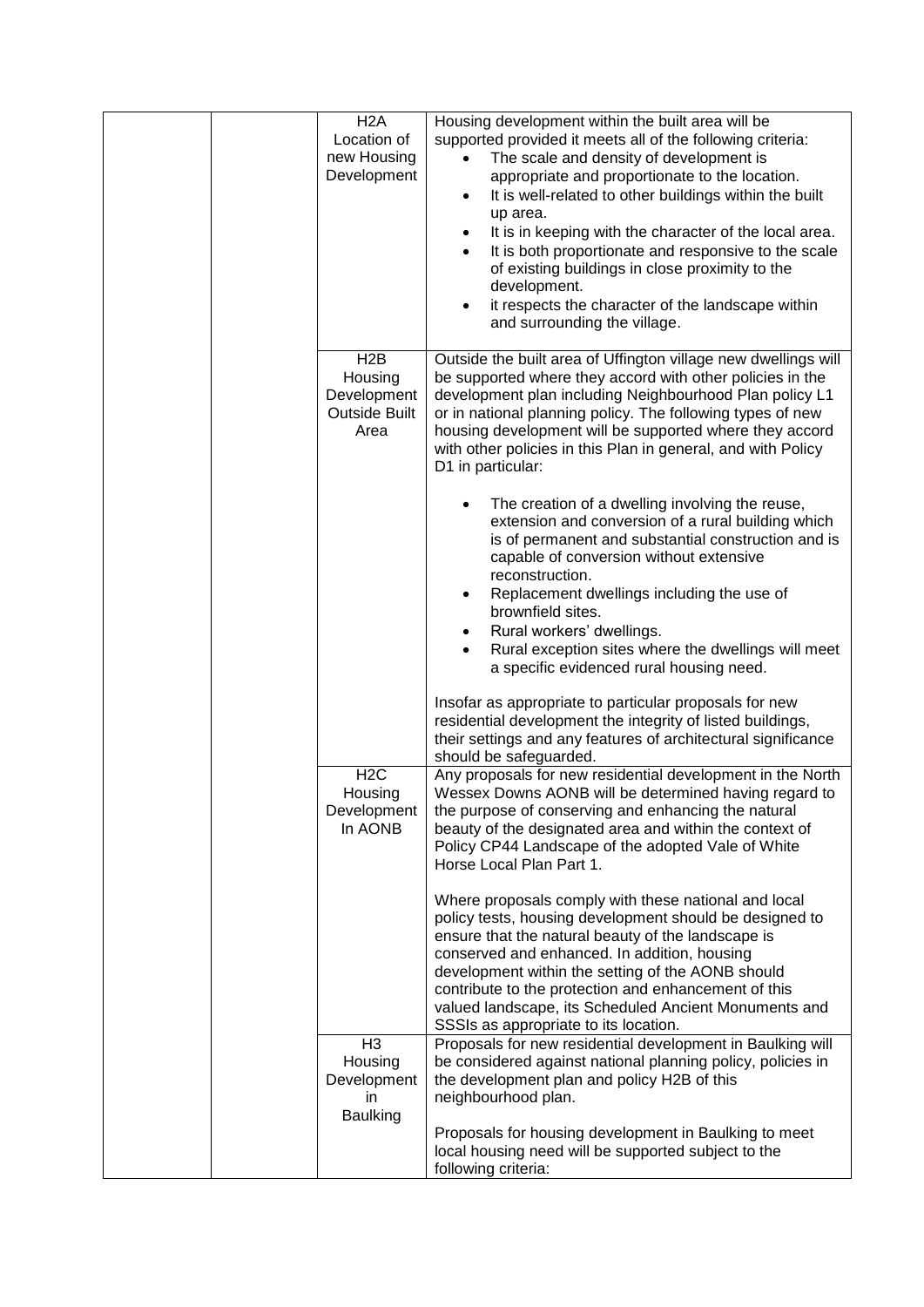|        |      |                                                                                                                                                                                                             | They provide for an evidenced local need which<br>cannot otherwise be delivered within a location<br>which accords with policies in the development<br>plan.<br>They are of a scale and size which directly relate to<br>$\bullet$<br>the identified local need.<br>They would not have an unacceptable impact on<br>$\bullet$<br>the visual and landscape amenities of Baulking in<br>general, and the gaps between the existing<br>dwellings in particular.<br>They would safeguard the amenities of existing<br>$\bullet$<br>residential properties.<br>and<br>They would preserve or enhance the character or<br>$\bullet$<br>appearance of the Baulking Conservation Area'                                                                                                                                                                                                                                                                                                                                                                                                                                                                                            |
|--------|------|-------------------------------------------------------------------------------------------------------------------------------------------------------------------------------------------------------------|----------------------------------------------------------------------------------------------------------------------------------------------------------------------------------------------------------------------------------------------------------------------------------------------------------------------------------------------------------------------------------------------------------------------------------------------------------------------------------------------------------------------------------------------------------------------------------------------------------------------------------------------------------------------------------------------------------------------------------------------------------------------------------------------------------------------------------------------------------------------------------------------------------------------------------------------------------------------------------------------------------------------------------------------------------------------------------------------------------------------------------------------------------------------------|
|        |      | H <sub>4</sub> A<br>Housing<br>Development<br>within<br>Conservation<br>Areas or the<br>Setting of<br>Conservation<br>Areas and<br>Listed<br><b>Buildings of</b><br><b>Uffington and</b><br><b>Baulking</b> | Housing development within the Conservation Areas, or<br>within the setting of the Conservation Areas or listed<br>buildings in the Plan area, will only be supported provided<br>the proposed development conserves or enhances the<br>special interest and significance of the Conservation Area<br>or listed building.<br>All housing development should maintain established<br>public views of listed buildings and other local features<br>where those views form part of the special interest and<br>significance of the buildings or features.                                                                                                                                                                                                                                                                                                                                                                                                                                                                                                                                                                                                                     |
|        |      | H <sub>4</sub> B<br>Heritage<br>Impact                                                                                                                                                                      | A heritage impact assessment should be submitted in<br>support of all applications for planning permission where<br>there is any potential impact on heritage assets. Any such<br>assessment should be proportionate to the size of the<br>proposed development.                                                                                                                                                                                                                                                                                                                                                                                                                                                                                                                                                                                                                                                                                                                                                                                                                                                                                                           |
| Design | 3, 4 | D <sub>1</sub><br>Overall<br>Design<br>Quality<br>D <sub>2</sub><br><b>Building</b><br>Scale and<br>Design                                                                                                  | All new development should be of a high-quality design<br>which takes account of its location and reflects its particular<br>local identity. Where appropriate the development<br>concerned should take account of the principles included in<br>the Vale Design Guide 2015.<br>New buildings or extensions will be supported where they<br>are proportionate to their plot sizes, where they do not<br>dominate neighbouring buildings and where they do not<br>close important gaps or otherwise impede public local<br>views. At the edge of the settlements, the sporadic nature<br>of development will be maintained and the form and<br>massing of any new building scaled accordingly.<br>Where appropriate to the development concerned the<br>design of new proposals should incorporate the following<br>distinctive features in the neighbourhood area:<br>A simple floor plan and pitched roof (following the<br>Vale Design Guide 2015 principles DG52 and<br>DG57).<br>Ridge heights that do not exceed those of<br>buildings in the immediate vicinity.<br>Facades and window details which follow<br>٠<br>principles in the Vale Design Guide 2015 DG58 to |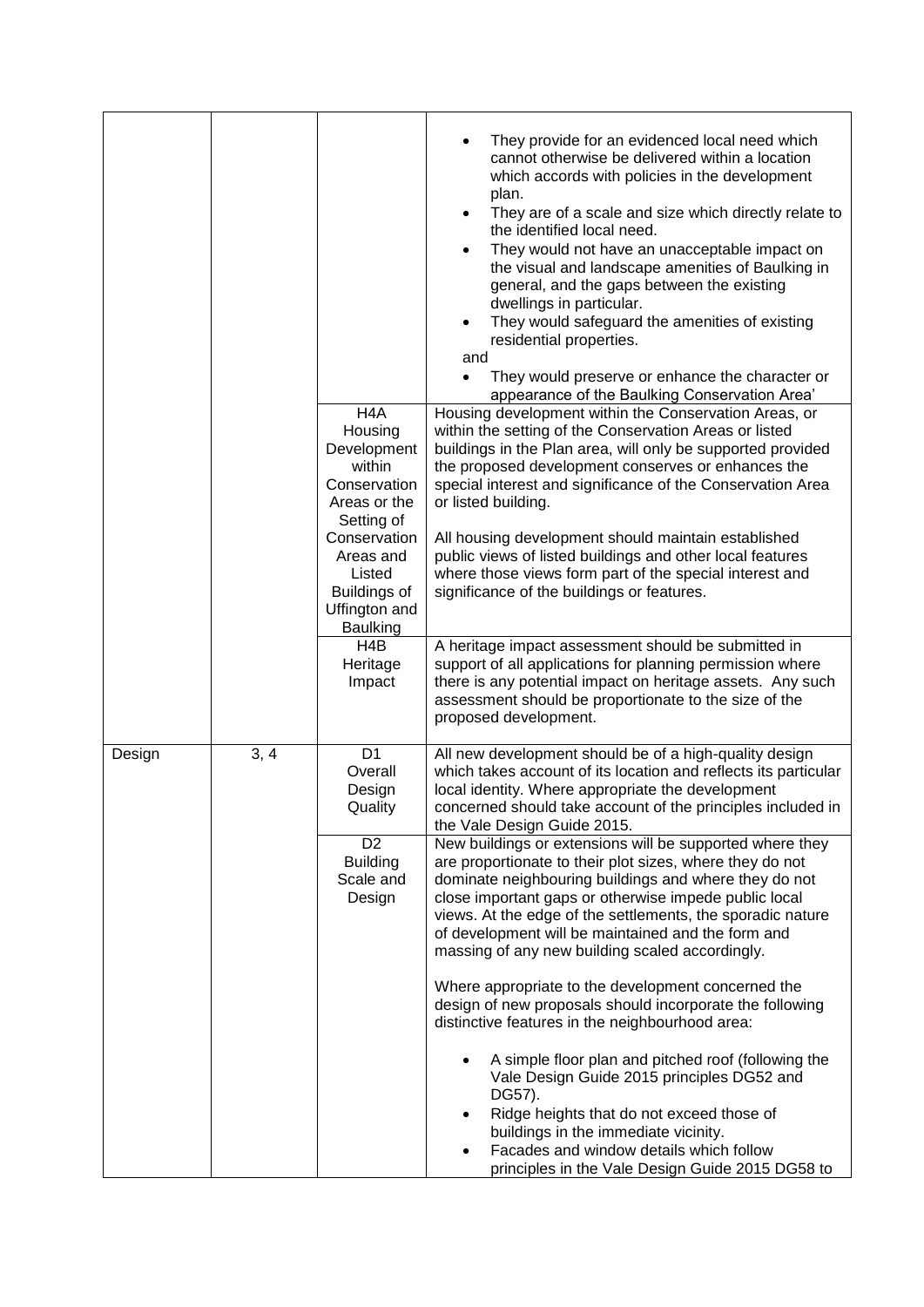|                              |   |                                           | 61.                                                                                                                                                                                                                                                                                                                                                                                                                                                                                                                                                                                                                            |
|------------------------------|---|-------------------------------------------|--------------------------------------------------------------------------------------------------------------------------------------------------------------------------------------------------------------------------------------------------------------------------------------------------------------------------------------------------------------------------------------------------------------------------------------------------------------------------------------------------------------------------------------------------------------------------------------------------------------------------------|
|                              |   |                                           | Materials and colour palette which follow the Vale<br>Design Guide Section E zone 4 and Community<br>Led Plan Section 5 Housing and Design.<br>Proposals which would result in outstanding or innovative<br>designs will be supported where they would raise the<br>standard of design more generally in the neighbourhood<br>area and respect the local context and scale of existing<br>built development.                                                                                                                                                                                                                   |
|                              |   | D <sub>3</sub>                            | Boundaries of new developments will be supported where                                                                                                                                                                                                                                                                                                                                                                                                                                                                                                                                                                         |
|                              |   | Boundary<br>Treatment                     | they are wildlife friendly, reflect the traditional, rural context<br>of the villages and be defined by walls, post-and-rail<br>fencing or hedges consisting of native species. These<br>boundary features should be of a height which preserves<br>the open views within the villages.                                                                                                                                                                                                                                                                                                                                        |
|                              |   | D <sub>4</sub><br>Highways &<br>Footpaths | Proposals which include new footpaths and/or highways<br>will be supported where these features respect the rural<br>nature of the neighbourhood area in general terms and<br>their local context in particular. Where appropriate to the<br>development concerned the design of new proposals<br>should incorporate the principles of DG31 of the Vale<br>Design Guide 2015.                                                                                                                                                                                                                                                  |
|                              |   | D <sub>5</sub><br><b>Utility Supply</b>   | Proposals which require utility supplies will be supported<br>where these features respect the rural nature of the<br>neighbourhood area in general terms and their local<br>context in particular. Where appropriate to the<br>development concerned the design of new proposals<br>should incorporate the principles of DG41 of the Vale<br>Design Guide 2015 and be installed below ground.<br>Proposals within conservation areas which would result in<br>the sinking of existing utility supplies below ground will be<br>particularly supported.                                                                        |
|                              |   | D <sub>6</sub><br><b>Dark Skies</b>       | The 'dark sky' environment characteristic of our villages will<br>be safeguarded to minimise light pollution, maintain the<br>amenity of neighbours and the character of the area.<br>Development proposals will be supported which<br>incorporate appropriate lighting for safety - such as<br>waymarking – provided it is not intrusive to neighbours and<br>the wider village (see the Vale Design Guide 2015 principle<br>DG40). Security floodlighting and illuminated advertising<br>will not be supported. Insofar as planning permission is<br>required soft architectural lighting of buildings will be<br>supported. |
| Economy<br>and<br>Employment | 6 | EE1A<br>Commercial<br>Development         | Proposals for uses offering local employment opportunities<br>in Use Classes B1 (offices), B2 (general industrial), B8<br>(storage & distribution) as well as tourism and leisure will<br>be supported where they would not have an unacceptable<br>impact on the residential amenity of dwellings in the<br>immediate locality of the site concerned, where there is<br>capacity in the local highway network to accommodate the<br>vehicular traffic generated by the proposed development<br>and where satisfactory access and car parking<br>arrangements can be achieved.                                                 |
|                              |   | EE1B                                      | Proposals for the change of use of retail or employment<br>facilities to other uses will not be supported unless the<br>proposal concerned demonstrates that it complies with<br>Policy CP29: Change of Use of Existing Employment Land<br>and Premises of the adopted Local Plan Part 1 or any<br>successor policy on this matter.                                                                                                                                                                                                                                                                                            |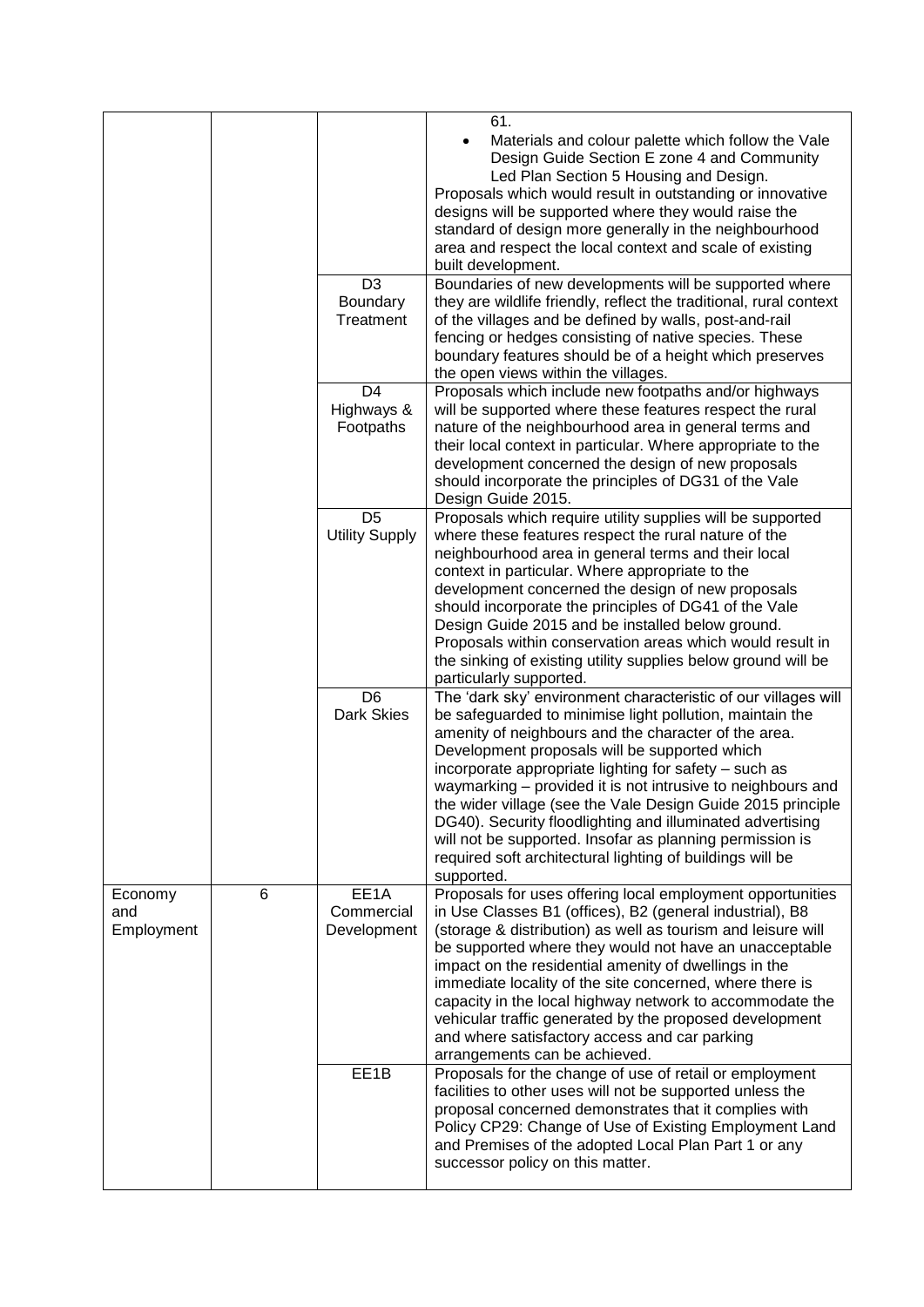|                |      | EE2A<br>Agricultural            | The development and diversification of agricultural and<br>other rural land-based businesses in the Plan area will be      |
|----------------|------|---------------------------------|----------------------------------------------------------------------------------------------------------------------------|
|                |      | Development                     | supported.                                                                                                                 |
|                |      | EE2B                            | The re-use of uneconomic/former farm buildings for                                                                         |
|                |      | Re-use of                       | appropriate rural business activities will be supported                                                                    |
|                |      | <b>Buildings</b>                | where it accords with the policies of the Development Plan<br>and the NPPF.                                                |
|                |      | EE3A                            | Proposals for the development or extension of the village                                                                  |
|                |      | Small Shops                     | shop, or any other future small shops designed to meet the                                                                 |
|                |      |                                 | day-to-day needs of the local population, will be supported<br>provided they do not adversely affect residential or visual |
|                |      |                                 | amenity and give rise to highway problems.                                                                                 |
|                |      | EE3B                            | Where planning permission is required, the establishment                                                                   |
|                |      | Small<br><b>Businesses</b>      | and operation of small-scale businesses run from homes<br>will be supported, provided they do not detrimentally            |
|                |      |                                 | impact on the residential amenities of other dwellings in the                                                              |
|                |      |                                 | immediate locality and do not significantly increase                                                                       |
|                |      |                                 | vehicular traffic in the settlement concerned.                                                                             |
|                |      | EE4                             | The development and expansion of sustainable tourist and                                                                   |
|                |      | Tourism and                     | leisure facilities will be supported in appropriate locations                                                              |
|                |      | Leisure                         | where identified needs are not met by existing facilities and                                                              |
|                |      |                                 | where the range, scale and nature of the provision or<br>expansion does not unacceptably detract from the rural            |
|                |      |                                 | character of the area and any heritage assets and their                                                                    |
|                |      |                                 | setting.                                                                                                                   |
| Sustainability | 7, 8 | S <sub>1</sub> A                | Proposals for the development of new green infrastructure,                                                                 |
| and            |      | Green                           | either in their own right or as part of a wider development,                                                               |
| Infrastructure |      | infrastructure                  | will be supported where they are stocked with native tree,                                                                 |
|                |      | S <sub>1</sub> B                | plant and grass species.<br>Where appropriate to their locations, development                                              |
|                |      | Wildlife                        | proposals will be supported which include provision for the                                                                |
|                |      | Corridors                       | network of wildlife corridors within and around the villages                                                               |
|                |      |                                 | to be managed to ensure they are preserved and                                                                             |
|                |      |                                 | enhanced. These corridors include:                                                                                         |
|                |      |                                 | The watercourses within and around Uffington                                                                               |
|                |      |                                 | village, and those in the open countryside of both                                                                         |
|                |      |                                 | parishes, and the trees and vegetation alongside                                                                           |
|                |      |                                 | them.<br>Footpaths, bridleways and roadside verges                                                                         |
|                |      |                                 | including the trees and plants alongside them.                                                                             |
|                |      |                                 | Taking full account of wildlife needs, proposals which                                                                     |
|                |      |                                 | incorporate the effective management and maintenance of                                                                    |
|                |      |                                 | hedgerows, field boundaries, plus woodland and spinneys,                                                                   |
|                |      |                                 |                                                                                                                            |
|                |      |                                 | will be particularly supported.                                                                                            |
|                |      | S <sub>2</sub>                  | Developers must demonstrate that their proposals do not                                                                    |
|                |      | Flooding                        | create or exacerbate risk of flooding or drainage overflow                                                                 |
|                |      |                                 | to existing properties in the Plan area, whether from fluvial,<br>pluvial or ground water.                                 |
|                |      | S <sub>3</sub> A                |                                                                                                                            |
|                |      | Mobility and                    | All new developments should provide appropriate off-road                                                                   |
|                |      | Safe                            | car parking, integrated into the landscape, and which                                                                      |
|                |      | Movement                        | complies with OCC's Residential Road Design Guide.                                                                         |
|                |      | within                          |                                                                                                                            |
|                |      | Settlements<br>S <sub>3</sub> B |                                                                                                                            |
|                |      |                                 | Facilities to support energy-efficient transport, such as                                                                  |
|                |      |                                 | charging points, will be encouraged.                                                                                       |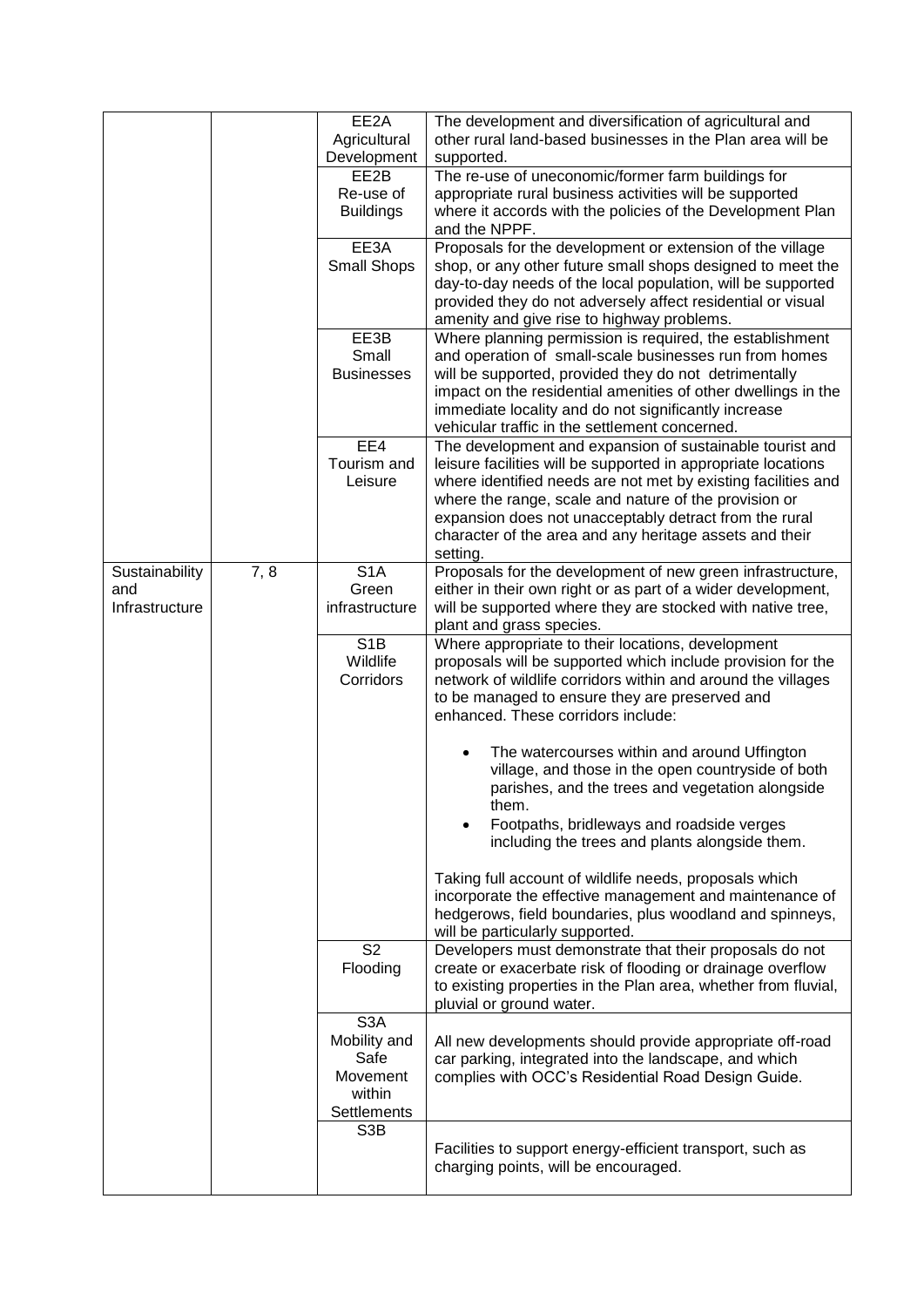## **GUIDE TO DEFINITIONS OF LANDSCAPE CAPACITY**

| Low capacity             | The landscape could not accommodate areas of new development without a<br>significant and adverse impact on the landscape character and visual amenity.<br>Occasional very small scale development may be possible providing it has<br>regard to the setting and form of existing settlement and surrounding landscape<br>character.           |
|--------------------------|------------------------------------------------------------------------------------------------------------------------------------------------------------------------------------------------------------------------------------------------------------------------------------------------------------------------------------------------|
| Medium / Low<br>capacity | A low amount of development can be accommodated only in limited situations<br>providing it has regard to the setting and form of existing settlement and<br>surrounding landscape character.                                                                                                                                                   |
| Medium<br>capacity       | The landscape could be able to accommodate areas of new development in<br>some parts providing it has regard to the setting and form of existing<br>settlement and surrounding landscape character. There are landscape and<br>visual constraints and therefore the key landscape and visual characteristics<br>must be retained and enhanced. |
| Medium/High<br>capacity  | The area can accommodate larger amounts of development providing it has<br>regard to the setting and form of existing settlement and surrounding landscape<br>character. Certain landscape and visual features in the area may require<br>protection.                                                                                          |
| High capacity            | Much of the area can accommodate significant areas of development providing<br>it has regard to the setting and form of existing settlement and surrounding<br>landscape character.                                                                                                                                                            |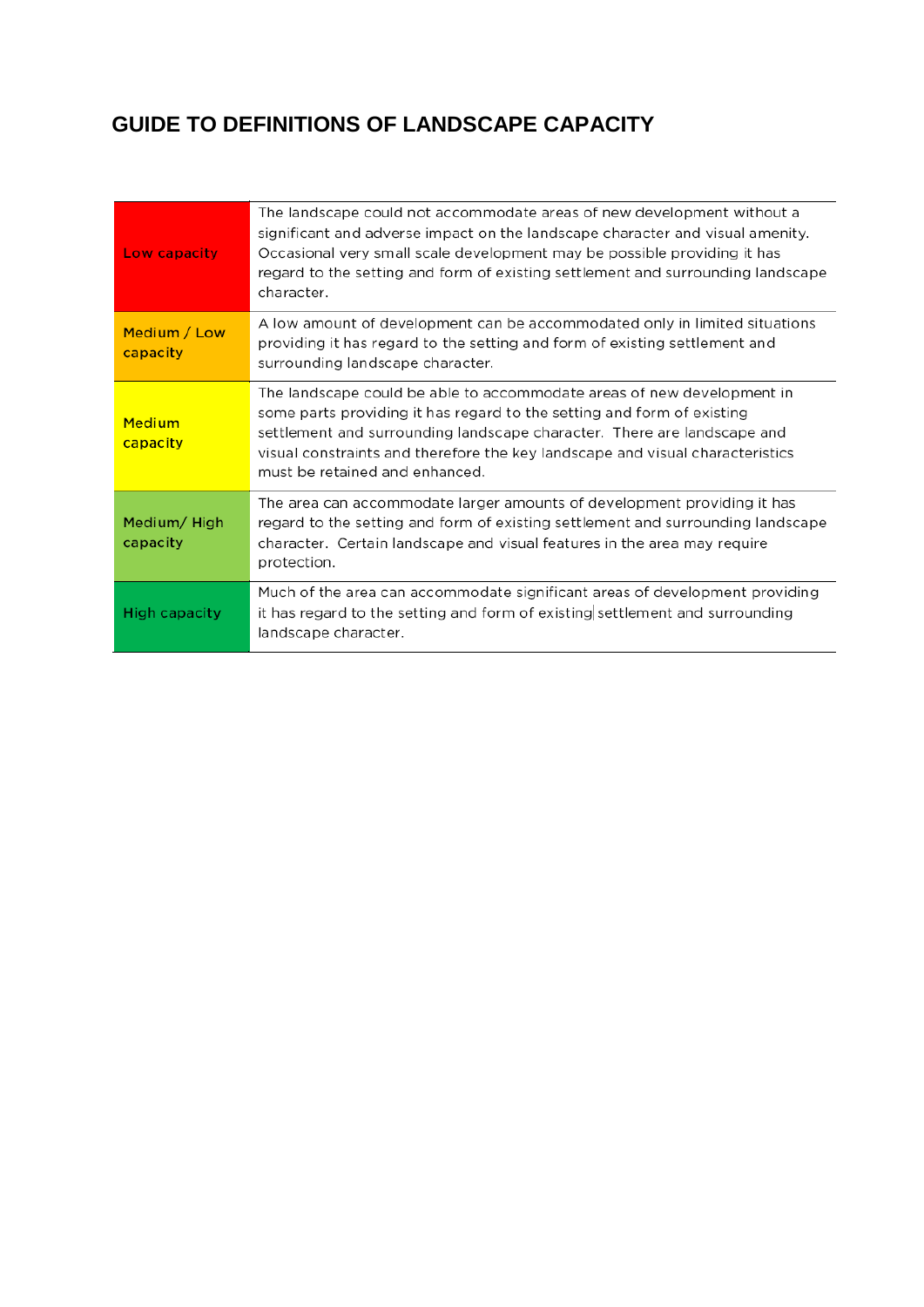### **PLAN AREA CAPACITY MAP**

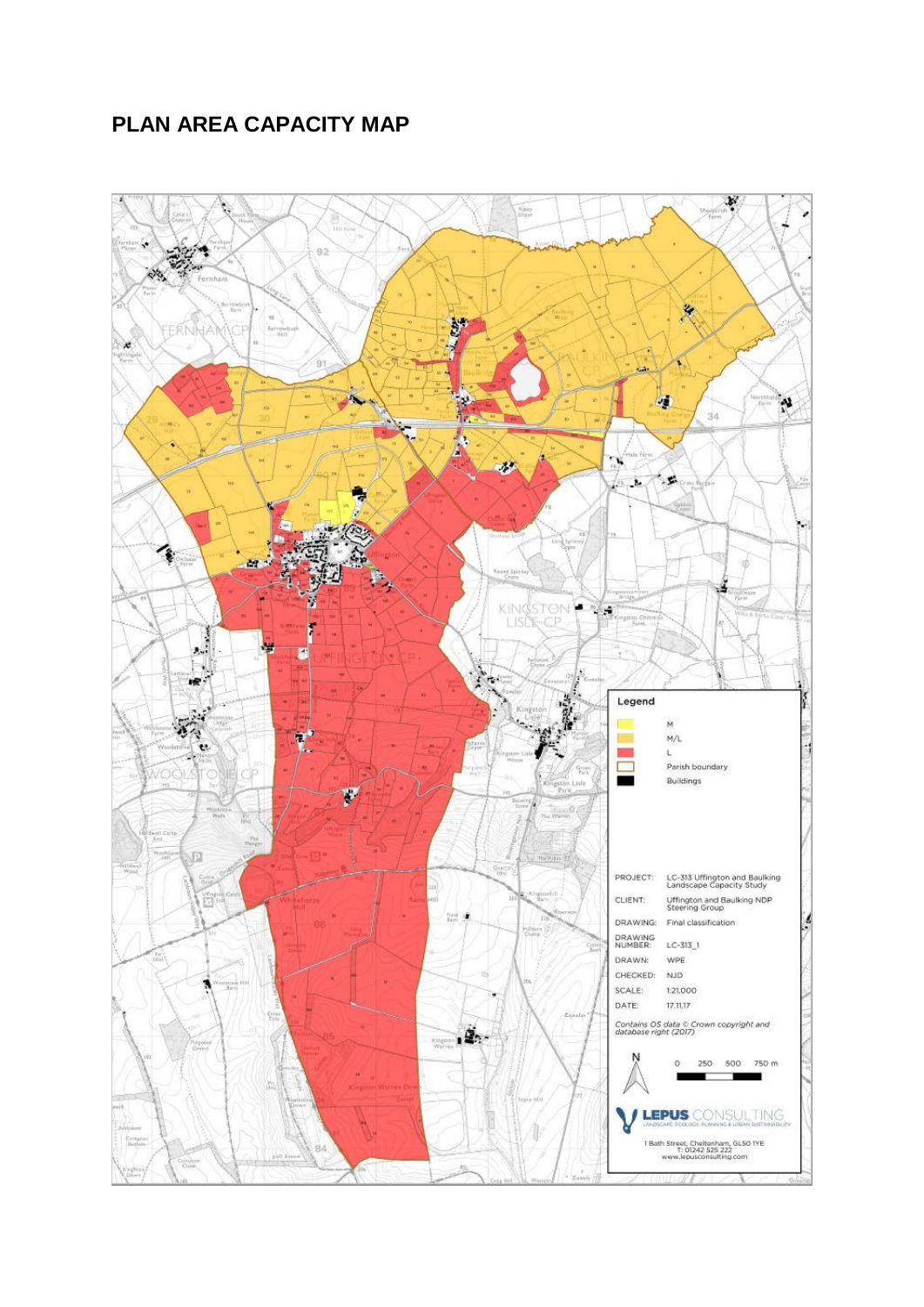### **UFFINGTON CENTRAL AREA CAPACITY MAP**